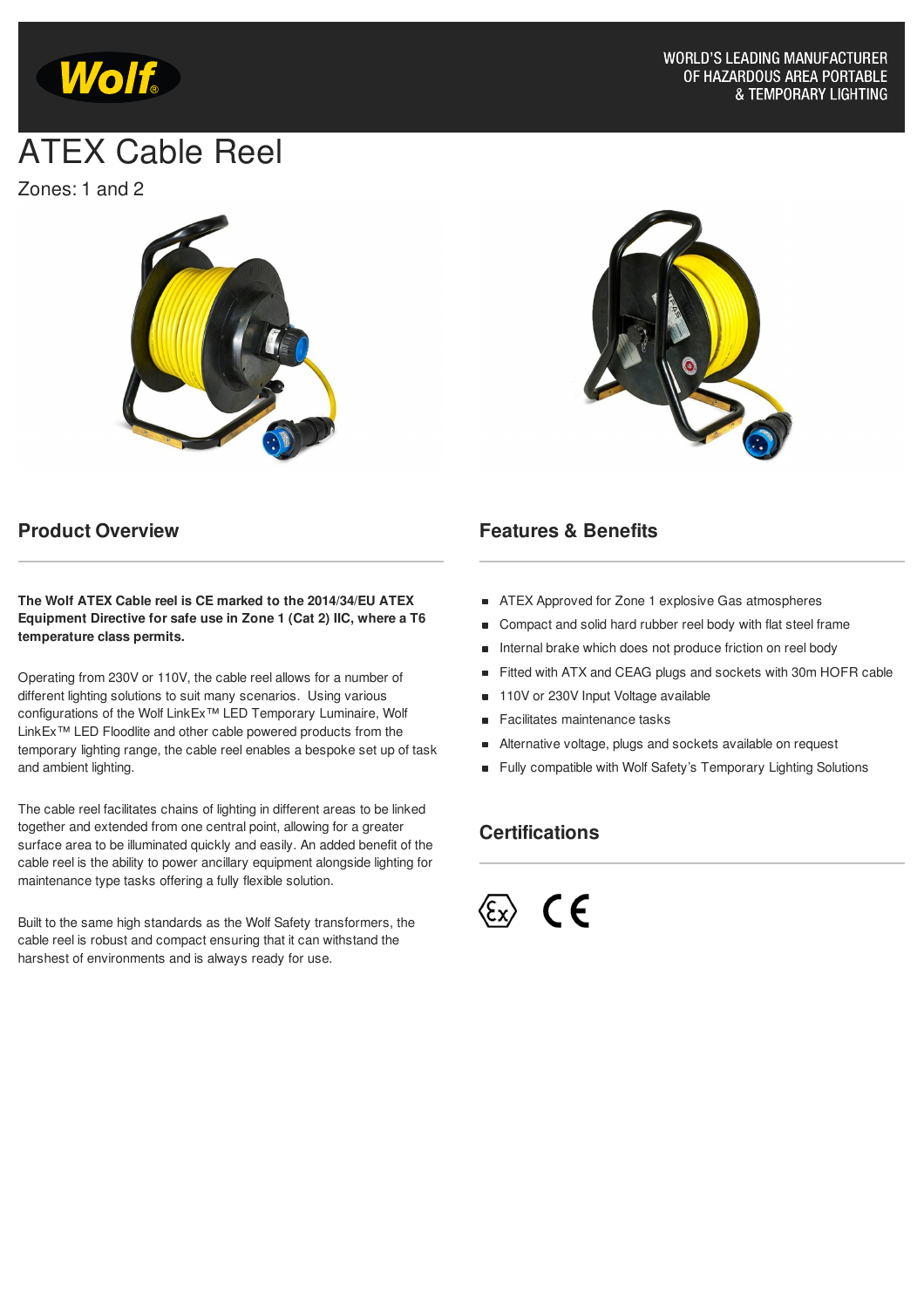| <b>Product Reference</b>         | LL-300                               |                             |                              |                              |
|----------------------------------|--------------------------------------|-----------------------------|------------------------------|------------------------------|
| <b>Product Description</b>       | <b>ATEX Cable Reel</b>               |                             |                              |                              |
| Code                             | II 2 G Ex de IIC* T6                 |                             |                              |                              |
| <b>Type of Protection</b>        | "e" increased safety                 |                             |                              |                              |
|                                  | "d" flameproof                       |                             |                              |                              |
| <b>Classification (Gas)</b>      | Zones 1 & 2                          |                             |                              |                              |
|                                  | Gas Groups IIA, IIB IIC*             |                             |                              |                              |
| <b>Temperature Class (Gas)</b>   | T <sub>6</sub>                       |                             |                              |                              |
| <b>Ambient Temperature</b>       | -20 $^{\circ}$ C to +40 $^{\circ}$ C |                             |                              |                              |
| <b>Certificate</b>               | PTB03ATEX1186                        |                             |                              |                              |
| <b>Model Number:</b>             | $LL-300/$<br><b>110/ATX</b>          | $LL-300/$<br><b>230/ATX</b> | $LL-300/$<br><b>110/CEAG</b> | $LL-300/$<br><b>230/CEAG</b> |
| <b>Voltage and Sockets/Plugs</b> | 110V                                 | 230V                        | 110V                         | 230V                         |
|                                  | <b>ATX</b>                           |                             | CEAG                         |                              |
| <b>Input Cable</b>               | 30m HOFR cable 2.5mm2                |                             |                              |                              |
| <b>Size</b>                      | 412mm x 314mm x 319mm                |                             |                              |                              |
|                                  | (Height x Width x Length)            |                             |                              |                              |
| Weight                           | 11.9Kg<br>(with 30m cable)           |                             | 12Kg<br>(with 30m cable)     |                              |
| <b>Ingress Protection</b>        | IP <sub>54</sub>                     |                             |                              |                              |
| <b>Power Rating</b>              | 110V 450W (wound) / 1700W (unwound)  |                             |                              |                              |
|                                  | 230V 1000W (wound) / 3600W (unwound) |                             |                              |                              |

- \*Use of the cable reel for the explosion group IIC is only permitted if the cable reel is connected to the supply before connecting to the output socket or the cable reel is on a dissipative floor or dissipative and grounded base. Otherwise, the cable reel can only be used for explosion groups IIA and IIB in Zones 1 and 2.
- All information has been gathered under laboratory conditions, the user must regard the values given as approximate.
- Changes may be made to the above specification without notification, details are available on request. $\blacksquare$